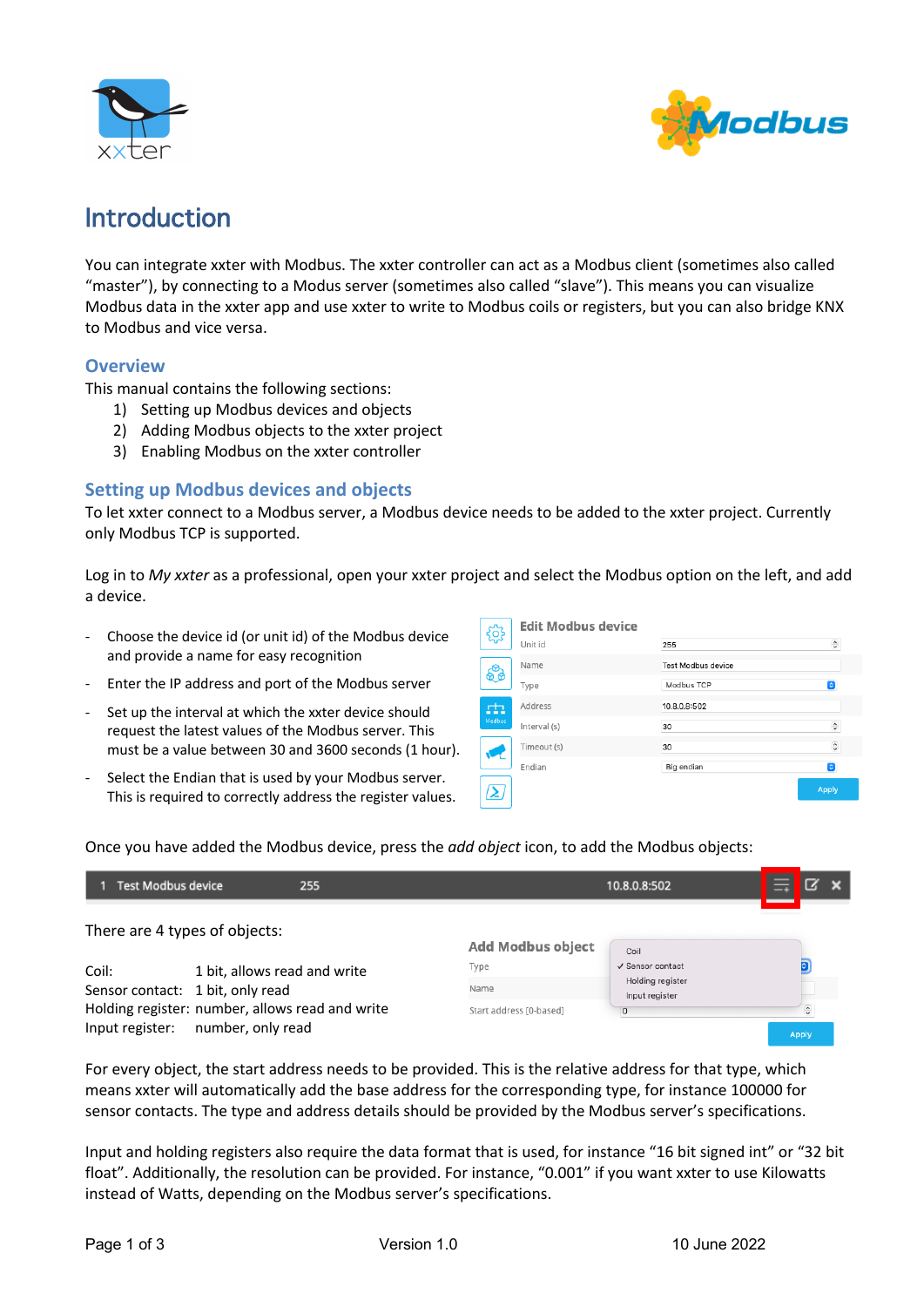



#### Once you have added all the objects you intend to use, you will have an overview like this:

|        | 2 Airconditioning          | 255                                 | 10.0.0.5:502 | $\equiv$ $\alpha$ x |                 |  |
|--------|----------------------------|-------------------------------------|--------------|---------------------|-----------------|--|
| 000000 | Heating on/off             | Coil                                |              |                     | $\alpha \times$ |  |
| 000001 | Cooling on/off             | Coil                                |              |                     | $\alpha \times$ |  |
| 100000 | Heating status             | Sensor contact                      |              |                     | $\alpha \times$ |  |
| 100001 | Cooling status             | Sensor contact                      |              |                     | $\alpha \times$ |  |
|        | 300010 Current temperature | Input register 16 bits signed int   | 0.01         |                     | $\alpha \times$ |  |
| 400000 | Set temperature            | Holding register 16 bits signed int | 0.01         |                     | α×              |  |

## **Adding Modbus objects to the xxter project**

Now all the Modbus objects are defined, they can be added as components to the xxter project.

Select the components option, and press *Edit*. In the top window, click the Modbus button on the right.



#### You can add components, by selecting a Modbus object and press *Add*.

| Type                     | Name                     | Group name | Sending<br>Group | Status Group(s) | DPT<br>Value | Bridge         |
|--------------------------|--------------------------|------------|------------------|-----------------|--------------|----------------|
| Add component            |                          |            |                  |                 |              |                |
| Switch                   | Cooling on/off<br>G.     |            | MB:2/1           | MB:2/1, 4/1/1   | 1.001        | Alway 8        |
| Switch                   | C.<br>Cooling status     |            |                  | MB:2/100001     | 1.001        | No Br $\odot$  |
| 2Byte value (int DPT8.x) | G<br>Current temperature |            |                  | MB:2/300010     | 8.XXX        | No Br $\Theta$ |
| 2Byte value (int DPT8.x) | G<br>Set temperature     |            | MB:2/4000        | MB:2/400000     | 8.XXX        | No Br $\odot$  |

Please note that sensor contacts and input registers have no *sending group*, since they are read only values.

You can also add additional KNX status groups, or add a KNX sending group and enable a *bridge* option, to have xxter bridge the Modbus value to KNX or vice versa.

Once you have added all the Modbus objects as components to your xxter project, don't forget to press save.